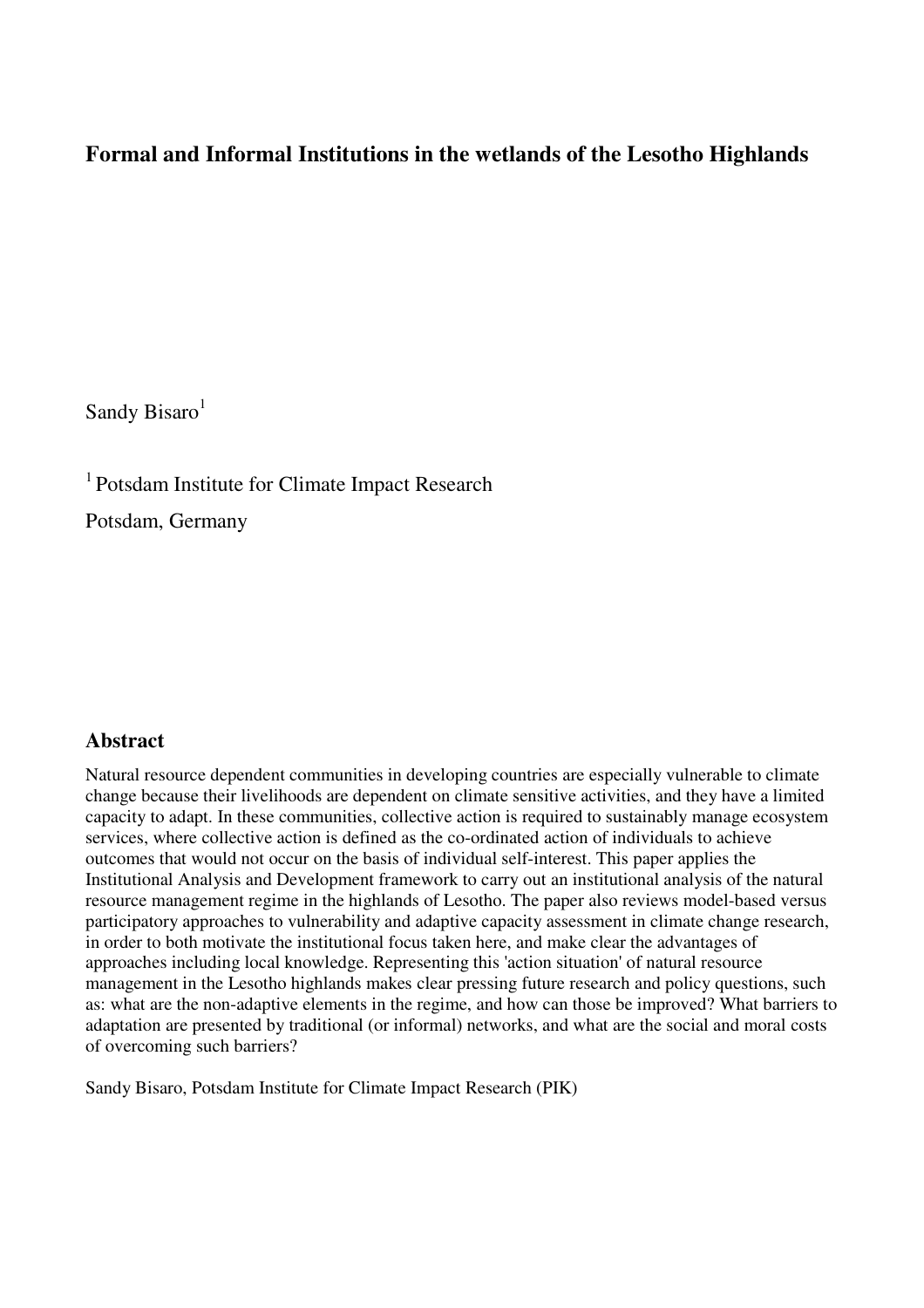# **1 Introduction:**

Climate change impacts are already being felt at the regional scale and, because of the inertia of the climate system, this will continue to be the case in the short to medium term (IPCC, 2007). With the knowledge that impacts are occurring, and will continue to occur, irrespective of the success or failure of global greenhouse gas emission mitigation efforts, adaptation to climate change has increased in importance at all scales. Climate change is an additional source of risks to resource dependent communities and in many cases increases pressure on ecosystem services. It is often argued that because the impacts of climate change occur at the local level, adaptation should also occur locally. While it is certainly true that impacts do occur on scales comparable to the community level and are rarely uniform across, for example, nations, the institutional setting which constrains and enables adaptation actions reaches across scales which incorporate actors at scales much higher than the community or local level. In other words, from an institutional perspective, while the formal and informal networks operating at the community level are certainly important, the way in which adaptation options, and thus vulnerability, are constructed at the local level generally involve formal institutions originating at the national (and international) level, as well as rules, or institutions, determining the access of local actors to those institutions operating at a higher scale of political organisation. Climate adaptation action while being locally based, should also take into account the institutional context which is often determined at larger scales (Adger, 1999, 2003).

Natural resource dependent societies in Africa are thought to be especially vulnerable to climate change because their livelihoods are dependent on activities which are highly sensitive to climate change and they possess a limited capacity to adapt. While adaptive actions can reduce vulnerability either by effecting sensitivity or increasing adaptive capacity, addressing the institutional aspects is arguably the most pressing need in climate change adaptation of natural resource dependent societies, as this offers opportunities for capacity building and improvement in spite of large uncertainties in the knowledge of future climate. That is to say that institutions for the management of natural resources which exhibit high capacity to adapt to current, and short-term, stresses, are likely to be beneficial for adaptation to future climate change in which knowledge about the environment, and human-environment interactions, are fraught with uncertainties (Adger, 2003).

This paper is focused on the institutional analysis of natural resource management regimes in the context of climate change, where institutions are understood in the new institutional economics sense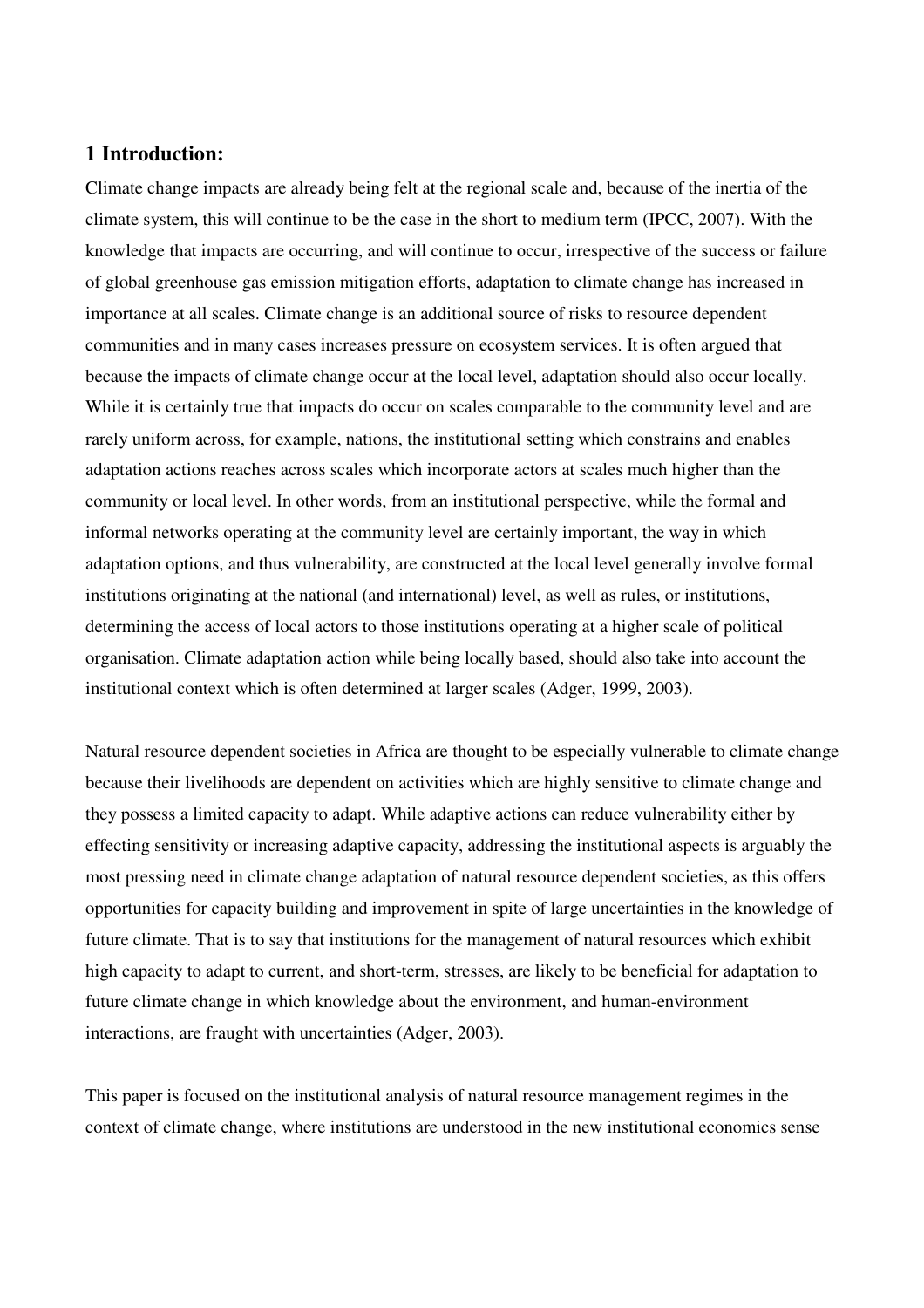of being the rules, both formal and informal, which govern decision-making and access to decisionmaking (Ostrom, 2005). By looking at local adaptation to climate change through an institutional lens higher scales of political organisation are brought to bear on local adaptive strategies. Thus both formal and informal rules at the local level and their interaction with institutions at the national (and international) level are analyzed with respect to the role they play in managing the resource under current and future climate risks. Concepts developed in the new institutional economics and water management literature, such as 'adaptiveness' and 'adaptive management', can then be applied to the resource management regime in order to identify properties of the regime similar or dissimilar to the properties identified in the literature as making up these concepts. This analysis makes clear to what extent natural resource management regimes are currently able to manage the resource according to the normative criteria of these concepts and what barriers exist towards increasing the adaptiveness of the regime to manage increasing, yet uncertain, environmental risks. This approach builds on a body of research in natural resource management, and the management of the 'commons', (Ostrom, 1994, 2005; Argwala 2001) which emphasizes capacity building and 'adaptive management' arguing that the outcomes of interactions in the human-environment system are often too complex to focus on specific 'control', or engineering solutions.

By presenting a case study from the Lesotho highlands, where the population is largely dependent on livestock for its livelihood, in the Institutional Analysis and Development (IAD) framework (Ostrom 2005), I will show the benefit of formally representing knowledge for analysis and comparison about the resource management regime in the context of climate change. This is essentially an institutional vulnerability assessment. The example case presents an interesting intersection of formal and informal networks, as the traditional institution of chieftainship has been legally replaced through government reforms by decentralized formal decision-making. However, this traditional institution, though formally obsolete, still appears to play an informal role in the implementation of decisions. Representing this 'action situation' of natural resource management in the Lesotho highlands should elucidate pressing future research and policy questions, such as: what are the non-adaptive elements in the regime, and how can those be improved? What barriers to adaptation are presented by traditional (or informal) networks, and what are the social and moral costs of overcoming such barriers?

# **2 Theory and Methods**

**2.1 Top-down versus Bottom-up in Vulnerability Assessment**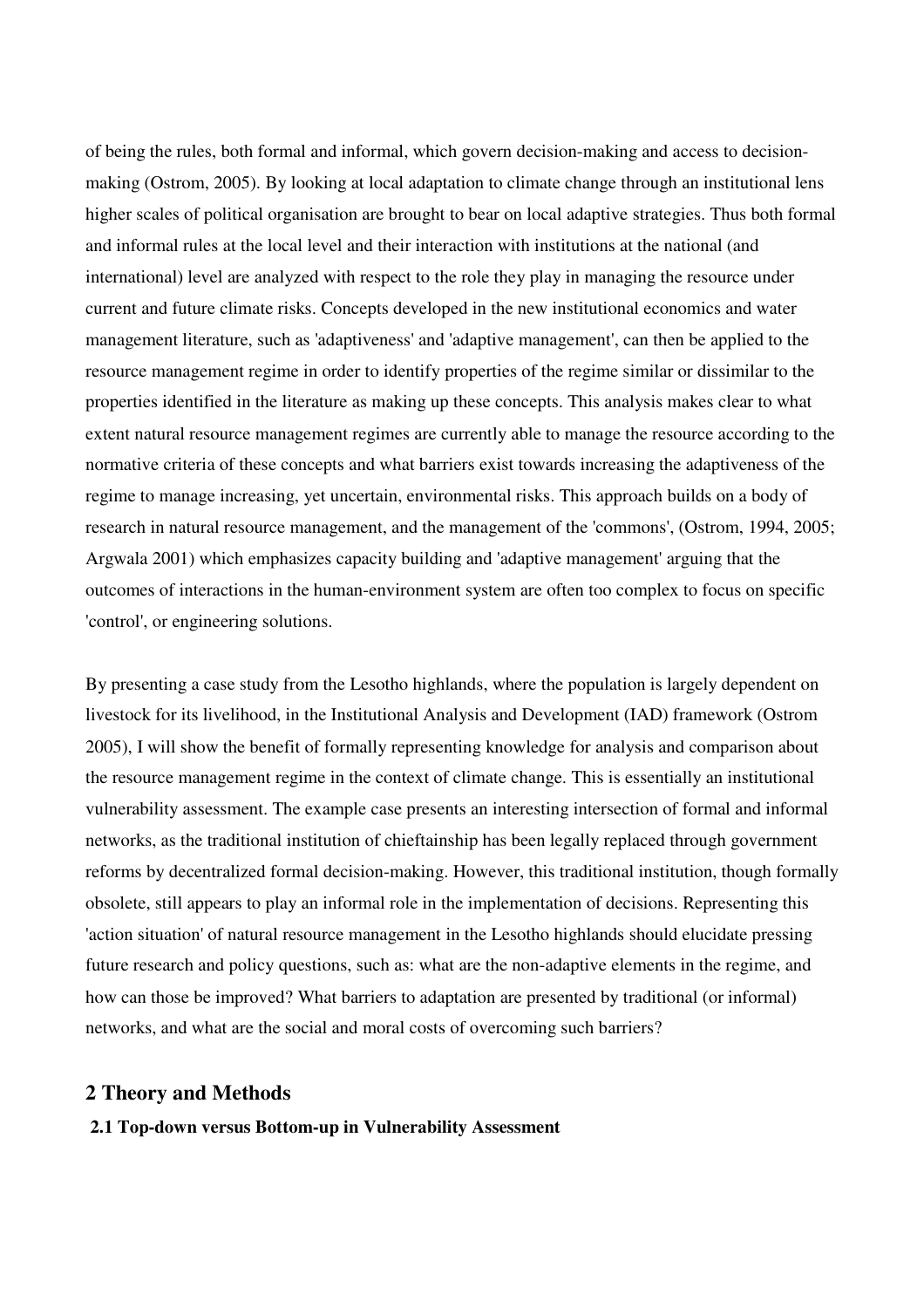Before turning directly to the case it is useful to place this research within the broader context of climate change vulnerability assessment. The term vulnerability itself has been used in many different disciplines, and is a concept which, at times, evokes controversy and confusion, owing to this diversity of uses (Adger, 2006). O'Brien et. al. (2004) describe a contrast of 'top-down', model-based (system control) approaches versus 'bottom-up', participatory approaches to vulnerability assessment in climate change research. The conflict inherent in these two approaches is based on differing assumptions about human behavior present in each of them: whereas in the top-down case, assumptions are made about human behavior (i.e. rational or boundedly rational actors) in order to model or assess a given outcome, in the bottom-up case, human behavior and decisions are seen as influenced by, and contingent on, the social context and processes in which they occur, and thus permit a broader range of outcomes (Aaheim, forthcoming). In this sense, taking a bottom-up approach can be seen as investigating the social and institutional context in which adaptation strategies are developed in greater detail: expectations about agency, in the latter case, are an output from, rather than an input to, the assessment.

A point of criticism stemming from this dichotomy in vulnerability assessment is that top-down approaches are deficient or incomplete, due to limiting assumptions, and that they are also unjust, due to not allowing democratic access to decision making by large segments of the population. In this sense, O'Brien et al. point out that the discourse in climate change vulnerability assessment which is dominated by top-down approaches limit adaptation thinking, proposing a 4<sup>th</sup> IPCC Working Group to deal with the social justice issues which are marginalised by this approach. Alternatively, it has been proposed that top-down and bottom-up assessments are in fact undertaken for different purposes or, at the very least, they provide insight into different problems. As such, assessments should make use of the methods which are appropriate to the question they mean to address.

In general, top-down assessments are exemplified by coupled climate-economic models at the macroscale. For climate change analysis, outputs from climate models, which are driven by given scenarios of future growth and emissions, are registered and fed into economic models. This type of assessment answers questions regarding how much mitigation is appropriate, and, in regards to adaptation, can be useful for addressing questions such as priority areas to direct funding between countries (Fuessel and Klein, 2006). As well-deserved attention has been shifted to adaptation, these models have begun to include different adaptation strategies in assessment (Schroeter et al, 2005, Dinas-Coast 2005). However, despite the inclusion of adaptation to broaden the exclusive focus on biophysical impacts, the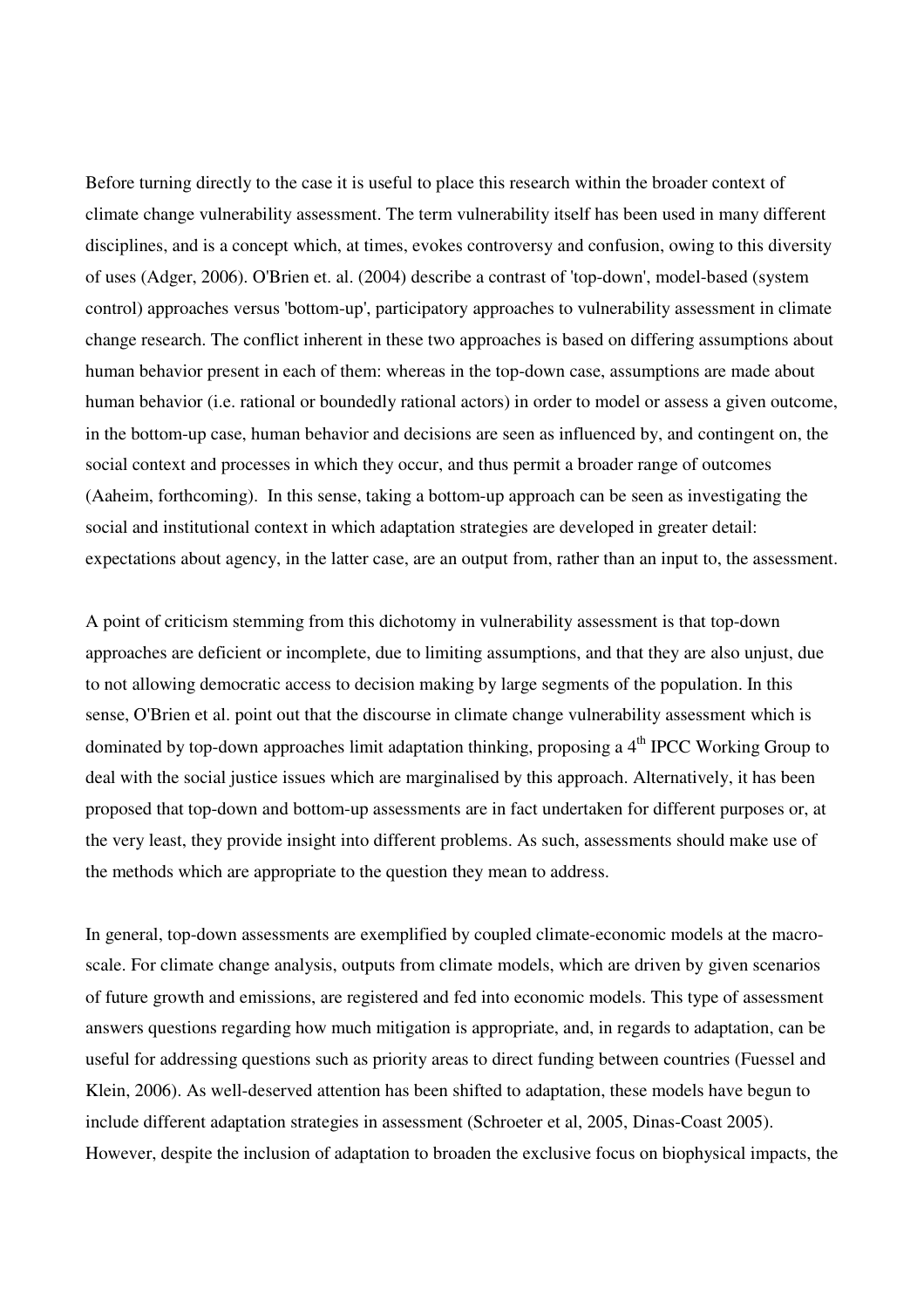IPCC assessment process remains dominated by top-down, model-driven approaches (Burton et al. 2002). When the impacts of climate change are assessed through models which make assumptions about human action, such as in macro-economic models, the models are used to assess the effectiveness or costs of a given policy, such as a tax instrument. What is left out is an evaluation the social or political feasibility of such an instrument. Participatory assessments focus on gathering information from stakeholders in a given region or sector, and projecting qualitative vulnerabilities to climate change given coarse information about possible future climates (Berkhout, 2005).

This opposition mirrors similar debates in natural resource economics where solutions to the classic 'tragedy of the commons' have taken the form of either a 'top-down' approach, assigning and implementing property rights, or a more inclusive 'bottom-up' approach, building on traditional local institutions to develop sustainable resource management strategies (Corcoran, 2007). The opposition can equally be classified on the basis of the assumptions an approach makes about human agency. The proponents of property rights allocations as the solution to natural resource over-exploitation, base their argument on assumptions of rational actors and the efficient resource allocations that follow from them. On the other hand, scholars advocating the importance of institutions and social and economic context, include variables of social norms and social capital. Ostrom's theory of self-governance includes variables such as the expected benefits from cooperation, expected costs from cooperation, and discount rates -- discount rates in turn being affected by "exit options", or the range of opportunities an individual retains outside a given situation (Ostrom, 1990; Grafton, 2000). However, she argues that endogenous institutions -- such as common property regimes -- need not be at variance with rational choice so long as these institutions effectively mitigate the transaction costs incurred by the individual (Woodhouse, 1997: 539). Ostrom incorporates consideration of social processes in her framework, including internal community norms, the amount and type of conflict that existed in the past, and particular status quo rules (Ostrom, 1990; Ostrom, 2003). This theory of self-organising systems is locally based and, while it can be seen as an extension of model-based approaches described above rather than in direct opposition, it must be noted that this theory addresses different questions than those normally looked at in climate vulnerability assessment.

This paper pursues such a bottom-up approach, which necessitates a focus on institutions, both formal and informal, which determine the social context. As explained in the following section, several decades of research in natural resource management have brought insights about the generic features of sustainable management regimes. These features are contained in the concepts of 'adaptibility' (Ostrom,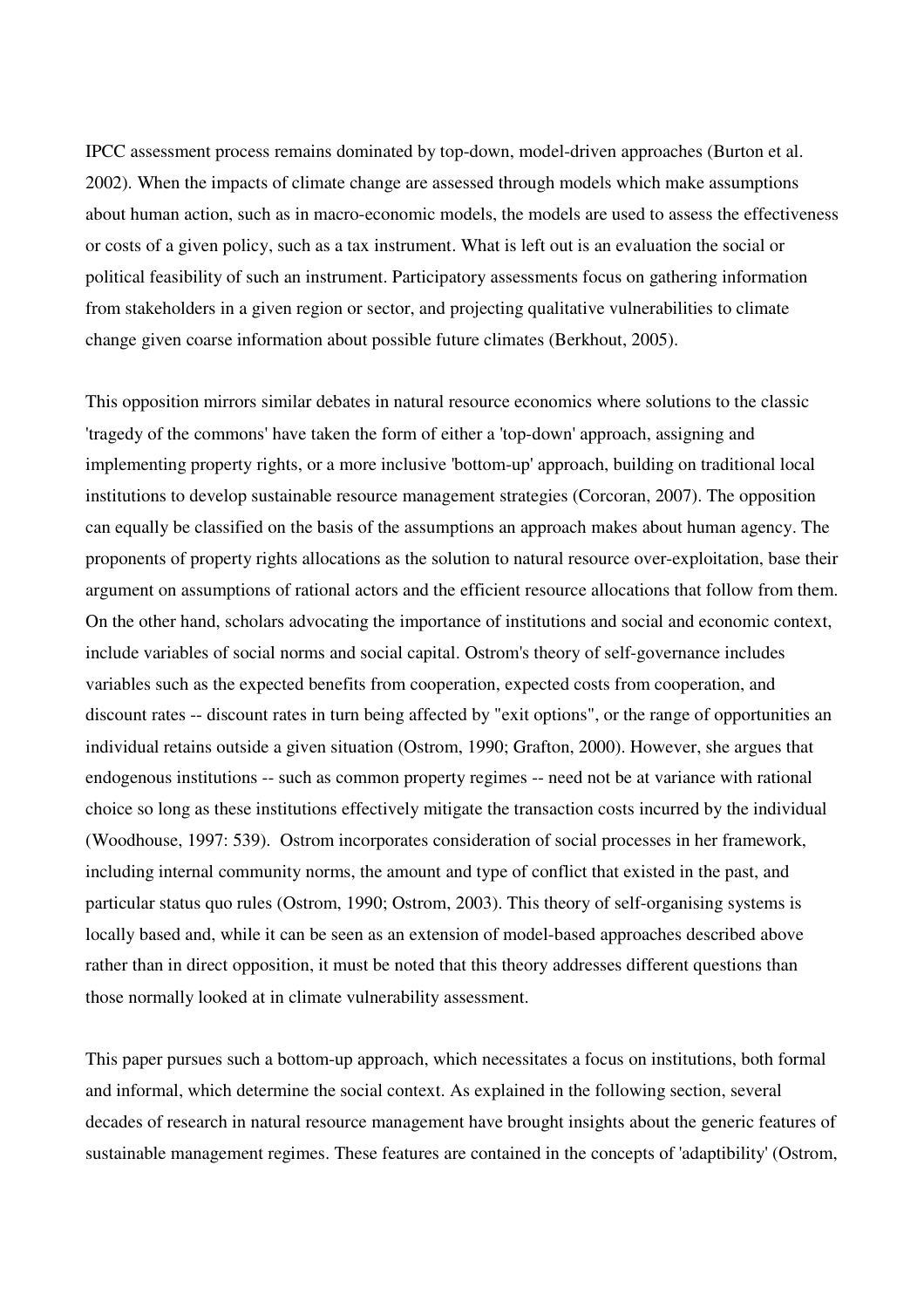2005) and 'adaptive management' (Berkes et al. 2000). These concepts are in turn contained in the IPCC definition adaptive capacity: 'the ability of a system to adjust to climate change to moderate potential damages, to take advantage of opportunities or to cope with the consequences.' In the following section, I will briefly review current approaches to adaptive capacity assessment in the climate change literature, so as to better situate an assessment of a natural resource management regime in the context of climate change, and adaptive capacity research.

### **2.2 Defining and measuring Adaptive Capacity**

Adaptive capacity has been a major focus of climate adaptation research because of large uncertainties in the future environment, and the result of interactions with that environment. Both measuring and building a daptive capacity have been identified as pressing policy needs, though the former case tends to address questions of directing funding rather than informing intervention (Vincent 2007, Adger 2007, Pelling and High 2005). The IPCC defines 'determinants' of adaptive capacity which provide the resource base from which adaptive actions can be made (IPCC 2001, Yohe and Tol 2002, 2007). These 'determinants' , are measured through economic, technological, political, institutional, etc, indicators although the relative importance of these determinants is thought to be scale specific (Vincent 2007). These determinants have a bearing on the entities ability to take adaptive action in all situations (or these determinants have a bearing on the outcome of an entities adaptive action, i.e. better market setting means a farmer will meet with more success if he decides to sell his cow). This corresponds to the concept of 'generic' adaptive capacity denotes the fact that there are elements of adaptive capacity which reduce an entities vulnerability, regardless of the type of hazard, or environment, with which they are faced.

Adaptive capacity assessment which takes the determinant approach where the 'wellness' of the state is assessed via indicators and future 'wellness' can predicted by modeling the evolution of these indicators. Yohe, Tol (2002, 2007) have explored this approach formally and developed indicators for the range of factors determining adaptive capacity described by the IPCC (economic, technological, institutional, access to risk spreading,...), noting that some of these factors may only be described quantitatively. This approach can be seen as taking place in the top-down mode, as no account is given of how adaptation strategies are arrived at, which local interests, traditions and institutions influence decisions, or how democratic decision making enters the adaptation process. Similarly, the vulnerability studies of ATEAM, and O'Brien et al. (2002) assess vulnerability based on assumptions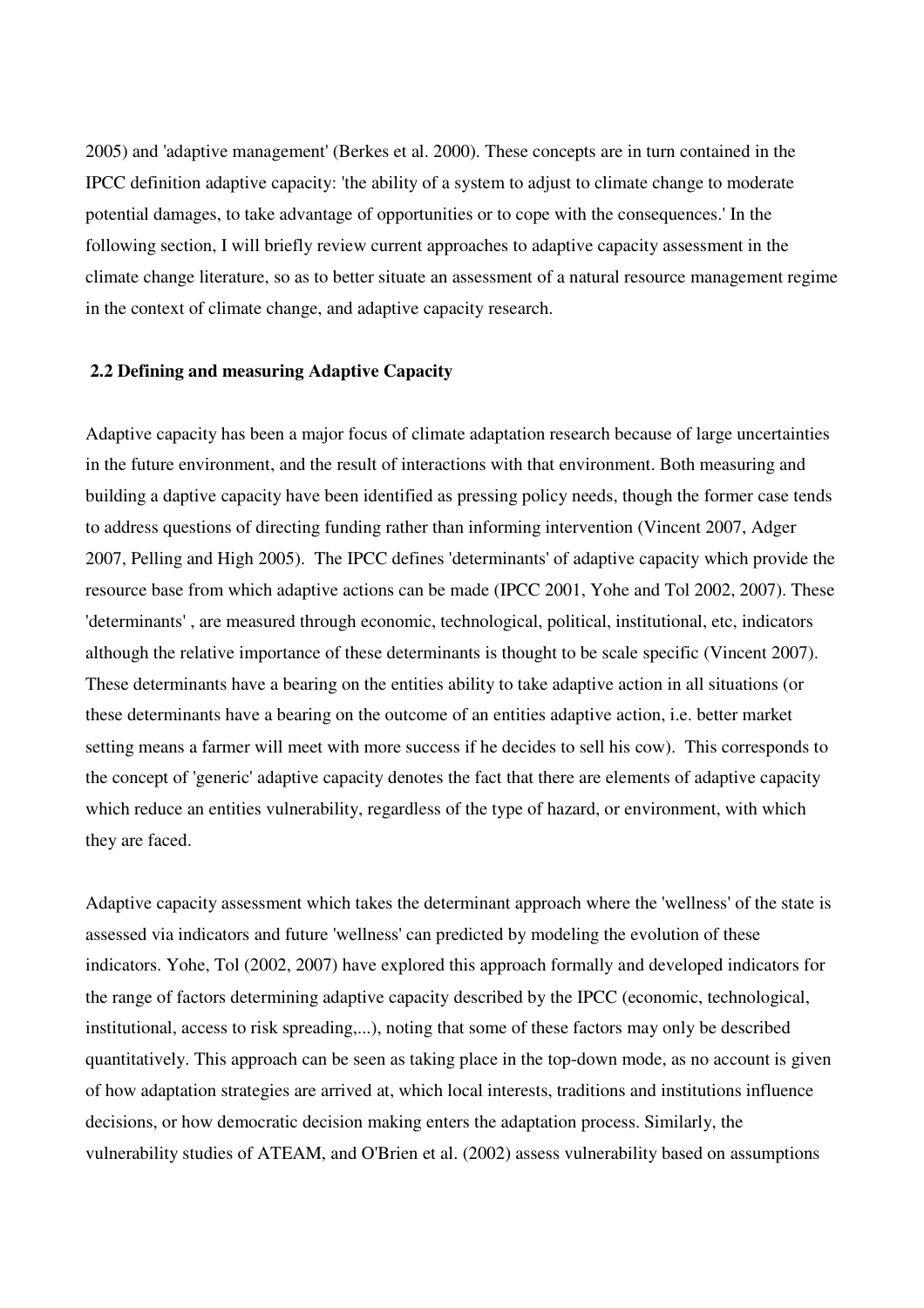about actions rather than through stakeholder consultation, or a contextual evaluation of likely adaptation strategies. The vulnerability of a region in these studies is measured by combining measures of sensitivity and exposure with the adaptive capacity indicators. Adaptive action enters the picture only in the form of scenarios (the SRES Scenarios) which are fed into climate, land use and ecosystem models and give a time series for the evolution of adaptive capacity indicators. The adaptive capacity indicators serve as a proxy for action. In this sense, action is accounted for in aggregated terms and serves as an inputs into the various regional or global models as needs specify. Thus vulnerability is an outcome based on adaptive capacity which necessarily makes assumptions about human action. This may be useful at an aggregate scale to answer question like: which country is in greatest need of adaptation funding support, however it falls short of supporting the adaptation process, by not taking into account the local political and institutional context which could pose important barriers to adaptation.

In the second approach, authors generally distinguish between adaptive capacity and adaptive potential, where adaptive capacity is smaller than adaptive potential as it is constrained by factors, institutional and economic, which determine an action that is actually taken. This is the approach taken by Luers et al. (2005) studying farmer's yields in the Yaqui Valley, where statistical methods are used to determine an individual's adaptive capacity with respect to their best possible outcome. Similarly, agent-based modeling is now being used to formally represent knowledge and predict outcomes for multiple resource users. This approach gives in a sense a more complete picture of adaptive capacity as social norms can potentially be represented dynamically by the models. This is a bottom-up approach which allows for flexibility in the assumptions about agency of the actors. However, the complex humanenvironment systems which characterise natural resource management regimes have been shown to be very resilient to predict policy-outcome relationships (Ostrom, 2005). Therefore, a third approach to adaptive capacity assessment from the bottom-up perspective is offered by the adaptive management paradigm. This concept shifts the research and policy focus to those generic characteristics of a institutional regime which promote the flow of information, the ability to learn and adaptive responsive decision-making. Next we define institutions and outline the approach of the Institutional Analysis and Development framework.

# **2.3 Institutions**

Adaptation to climate change often requires co-ordination and regulation, what is generally termed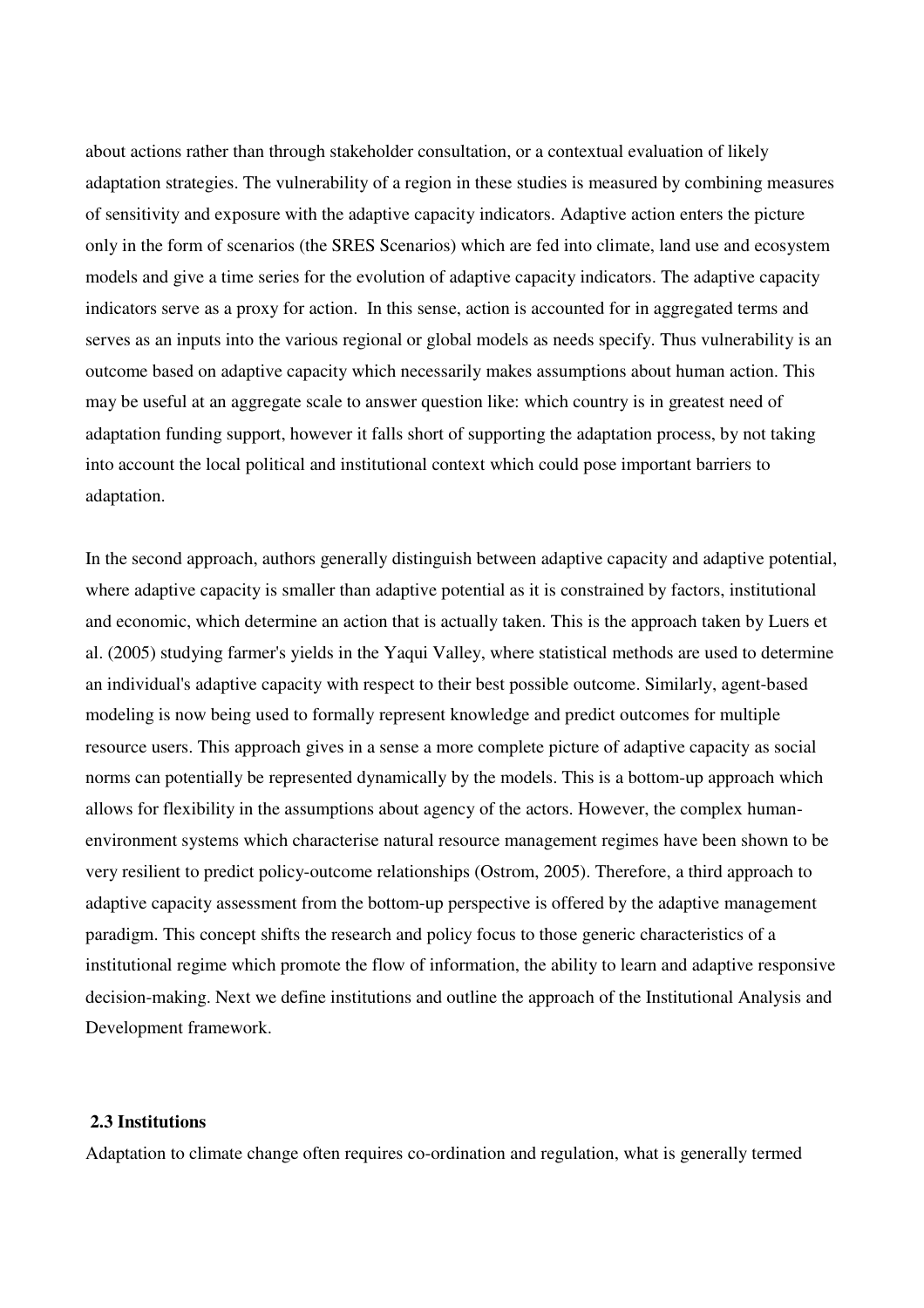collective action. Co-ordinating information and action in the face of possibly diverging interests is the role of institutions, where institutions are understood as "prescriptions that humans use to organise all forms of repetitive and structured interactions" (Crawford and Ostrom, 1995). The importance of institutions is increasingly emphasized in the climate change context (WHO 2002; Adger et al. 2003; WHO 2004; Schipper and Pelling 2006; O'Brien et al. 2006; IPCC 2007). While much of the discussion has focused on appropriate global institutional frameworks for mitigation and, to a lesser extent, adaptation (Moehner and Klein, 2007), local adaptation research has shown that both formal and informal institutions, as the rules governing decision-making and access to decision-making, must be accounted for in successful and just adaptations (High 2005, Pelling and High 2006). Pelling and High (2006) emphasize the importance of the 'shadow network' in aiding an organisation's ability to respond to changes in, and shocks from, the environment. The role of actors beyond the state and the informal relationships which exists outside of formal, legal authority and decision-making are emphasized as being important for 'adaptive earth system governance' (Biermann, 2007) . Adger (2001) notes that adaptation to climate change is based on the institutions of local culture and tradition. In fact, according to Adger, social capital is itself an institution, representing the informal ties in communities which can be used to pursue collective action and replace, when needed, the functions normally assigned to the state in, for example, disaster preparedness and recovery. Thus institutions include formal rules (e.g. legislation, decision-making procedures, enforcement and sanctions) as well as informal rules (e.g., culture and tradition, conduct and behaviour, social norms, and verbal commitments). Zizek (2005) notes that informal codes of conduct and behavioral norms are the normalized interactions of everyday life which reduce transaction costs in everyday interactions and are essential to the functioning of economies at all scales.

The focus on informal institutions and social capital has provided the insight that adaptation planning taking strictly a 'top-down' or engineering approach will be limited in both its effectiveness, and its ability to fulfill the requirements of 'fairness' (O'Brien et al 2004, Paavola and Adger 2003). This criticism is premised on the idea that local knowledge and decision-making in the hands of local actors is beneficial both in terms of the functioning of the system, ensuring equitable and sustainable results which incorporate local knowledge, and in terms of justice, ensuring a larger degree of democracy. This is the case particularly as institutions can be understood as the mechanisms by which co-operation is achieved, information is shared and conflicting interests are overcome. Taking stock of the full-range of institutions which determine the social, political and economic context goes beyond the typical topdown approach in an attempt to understand the social dynamics motivating actions.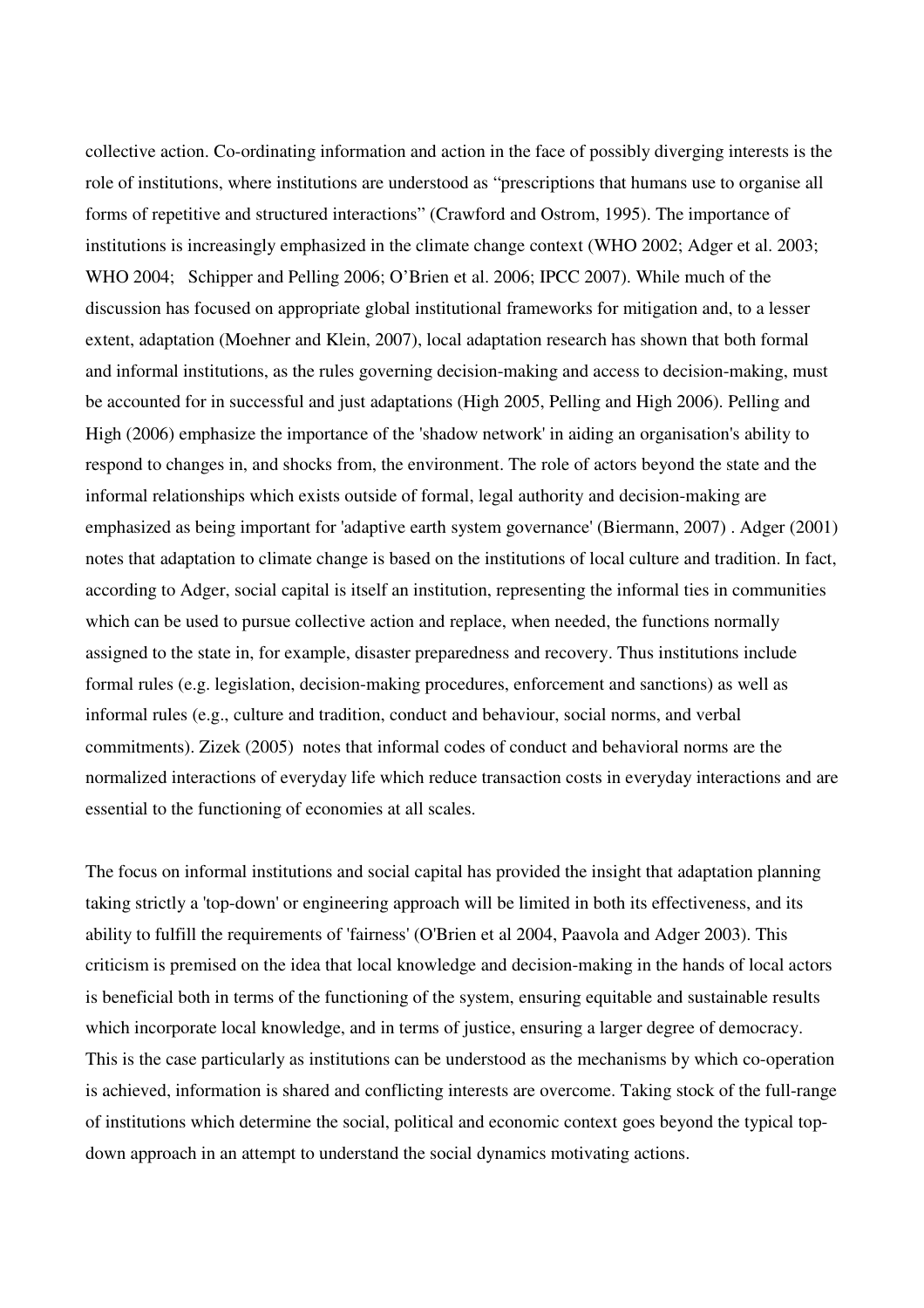This paper formally represents the natural resource management regime, in this case rangeland management in the Lesotho highlands, in the IAD framework. The aim is to indicate which compenents of the regime qualify as adaptive (Ostrom, 2005), and to identify barriers to increasing adaptiveness. The focus on the generic properties of the institutional regime follows from the noted uncertainties associated with knowledge about the future climate at the local level, as well as further uncertainties pointed out in the literature in action-outcome linkages in complex human-environment systems.

# **2.4 The IAD**

The Institutional Analysis and Development (IAD) framework (Ostrom 2005) provides a language with which to speak about actors, and the institutions and bio-physical context they find themselves in. The IAD develops classes and relations between classes in order to provide researchers with a tool to consistently describe and compare the action situations they observe. The framework has been developed through an extensive analysis of cases in order to extract the building blocks of classes and rules that attempt to describe the full diversity of human interactions. One advantage of this approach is that the framework is relatively theory-neutral, in that it has been developed from the extensive study of empirical work. A second advantage of applying the framework is that it is less abstract, or less removed, from the object of study than the use of indicators for example. With the IAD, we attempt a formal representation of the knowledge we have about the world with minimal theorizing in between.

With the IAD framework, Ostrom studies institutions by focussing on action situations in which participants with particular positions make choices under different institutional settings. A simplified internal structure of an action situation functions as follows: Participants are assigned to positions, which allow particular actions to the participants on these positions.

Action situations are influenced by exogenous variables, such as the biophysical environment, rules of applicable to a given situation and characteristics of the community. Figure 1 shows the structure of an action situation including its internal aspects.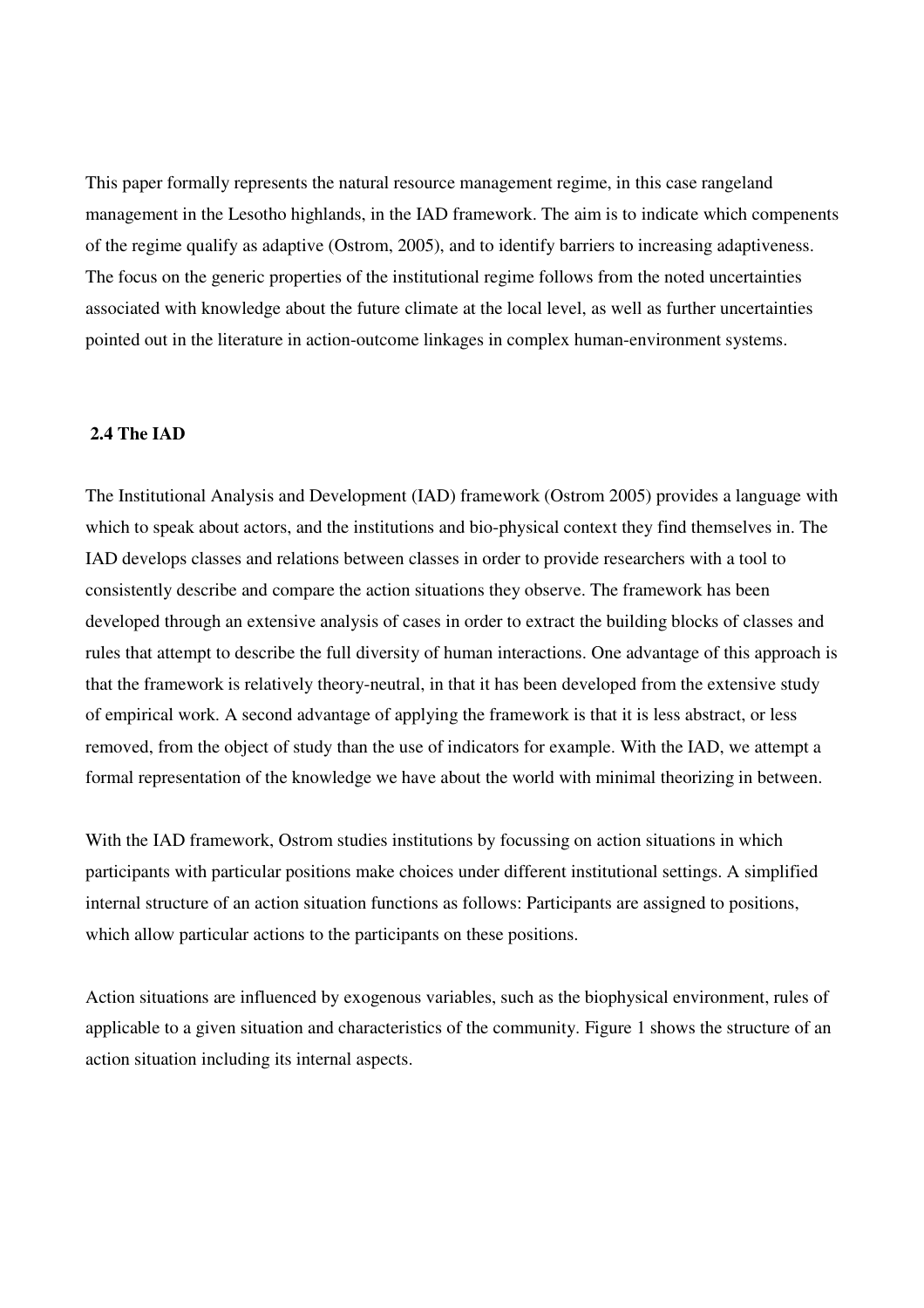#### **Figure 1: Action situation**



### Ostrom 2005, 33

*"An individual's choice of behaviour in any particular situation will depend on how the individual learns about, views and weighs the benefits and costs of actions and perceived linkages to outcomes that also involve a mixture of benefits and costs."* (Ostrom, 1990). The action chosen in a given situation is therefore effected which positions the participants fill, the participants' expectations about outcomes, and the external influences.

The IAD framework allows investigating action situations at different levels, and also implies that the action situations are nested. The meta-constitutional level sets the rules for the constitutional level, which in turn sets the rules for the collective choice level, which then sets the rules for the operational level, on which the physical system is actually altered (Ostrom, 2005).

Defining climate adaptation also requires some care. Previous distinctions have been made between anticipatory and autonomous, public and private adaptations (Klein, 2003). What is clear, however is that adaptation must be defined relative to a 'normative' goal or criteria (Ionescu et al 2005). This is an important point in that it acknowledges that natural resource management is itself not necessarily a static goal (Rammel et al, 2007). In this case, I define adaptation as maintaining ecosystem productivity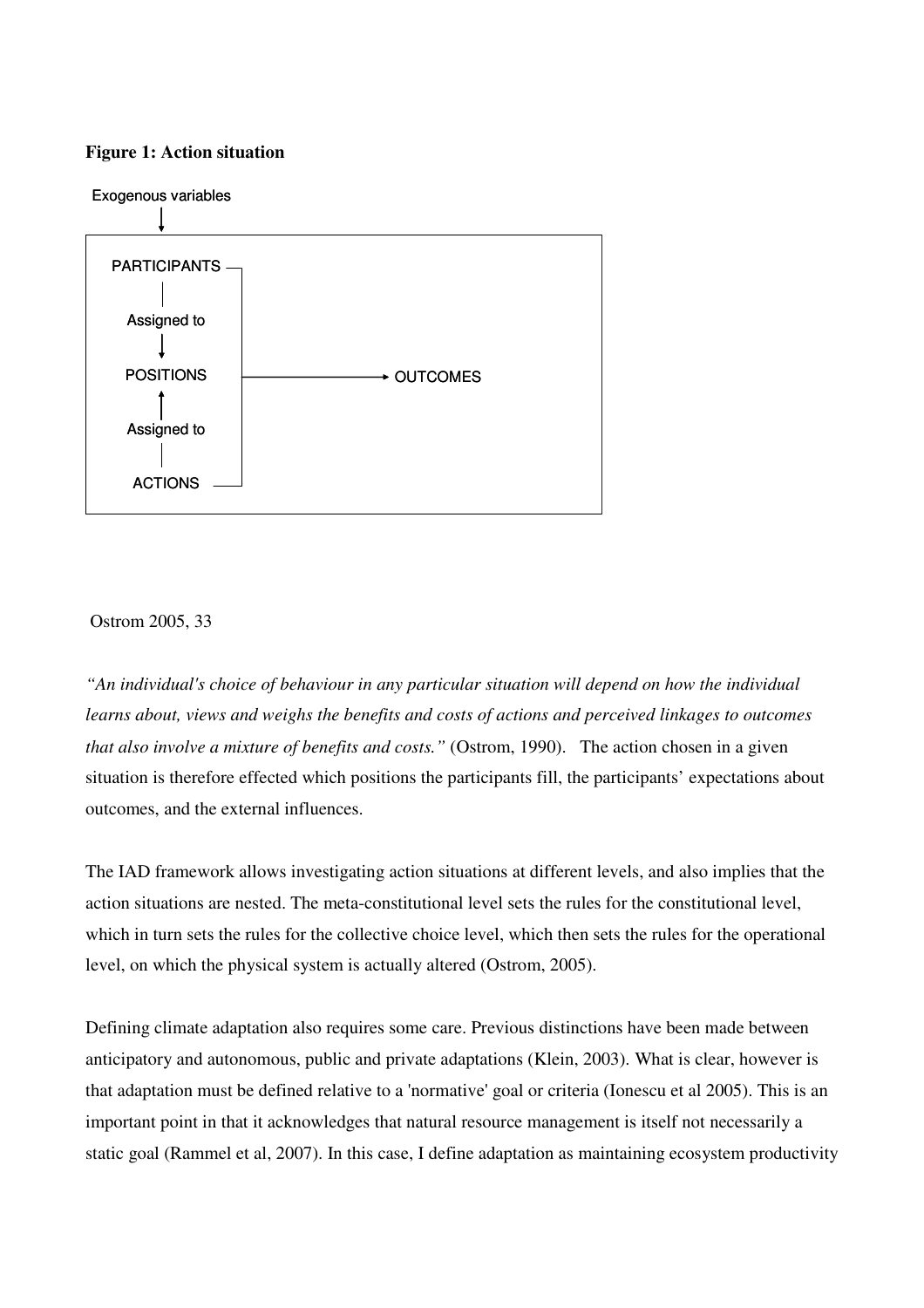(management goal) in the face of the impacts of climate change.

Natural resource dependent communities are thought to be particularly vulnerable to climate change, as climate directly effects growing patterns, yields, soil degradation, etc. In these communities, traditional institutions, or resource management systems, have often evolved with the goal of maintaining sustainable resource use. Yet these management systems nonetheless give rise to social conflicts stemming from the unsustainable use of these resources, as well as from significant changes in the biophysical or social system. We now turn to the case and a representation of the action situation to gain insight into the adaptive capacity of the system.

# **3 Case Study in the Lesotho Highlands wetlands**

## **3.1 Introduction**

Lesotho is a small, land-locked country completely surrounded by South Africa, lying at approximately 29° S latitude. It has a population of 2 million and is divided geographically between the lowland, foothills and highland areas, the latter being above 2500 meters in elevation. The great share, about 85 % of Lesotho's population is rural, this being especially the case in the highlands where rural villages rely on subsistence agriculture, livestock farming, and wage-labour from migrant workers in South Africa for their livelihoods. Subsistence farming supports a large segemnt of the population to some degree, and similar to much of sub-Saharan Africa, livestock farming also plays a large role in local livelihoods. The other main livelihood source in the highlands has been from migrant workers bringing home wages from the mines in South Africa, though this has diminished in importance in recent years due to mine closures and retrenchments.

## **3.2 Rangelands**

In continental Africa, small-scale agro-ecosystems account for 90% of agricultural production and are the "single most powerful influence on environmental quality" (Scherr, 2000: 481). Over 70% of the world's rural poor depend on livestock (World Resources Institute, 2005: 50). Yet despite, or perhaps because of, the importance of livestock farming in Basotho culture, overstocking and overgrazing have been seen as problems for several decades. Population growth has been high in Lesotho over the course of the last several decades which is also exacerbating the soil degradation and rangeland productivity problems. Estimates of the overstocking rate vary over time and between different studies, but there is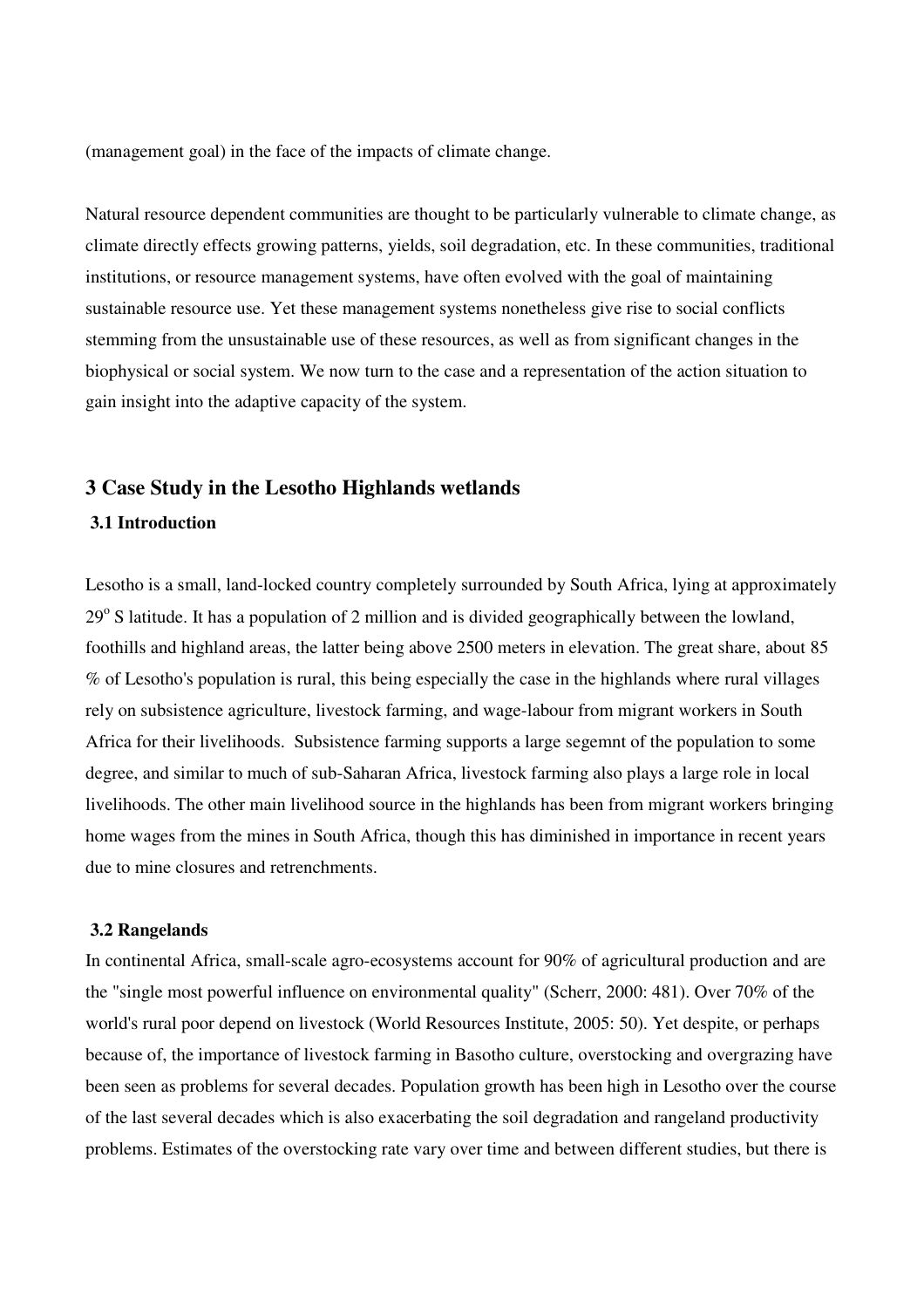general agreement that a reduction of stock would offer benefits in the form of reduced soil degradation and erosion in the grasslands, and healthier, more valuable and more productive stock. Although some efforts have been made in the past to provide incentives for stock reduction, they have ended in failure largely due to a poor understanding of local institutions and traditions related to livestock ownership. Ferguson (1990) shows that development programs aimed at destocking in Lesotho failed because they were based on a development discourse which ignored the role of livestock in Basotho culture and the local economy, and misrepresented the functioning of local markets and the dual cash and livestock economy. Lawry (1988) notes that, following several decades of changes in land use administration, enforcement of grazing regulations has been limited by deficiencies in social authority of chiefs, or other local institutions such as Range Management Associations, which have attempted to implement co-ordinating range management strategies: the traditional cheiftainship institution has been weakened, while the formal institutions set-up to take their place have been beset by problems of legitimacy.

#### **3.3 Wetlands**

Due to the development of large-scale hydrological works for the sale of water and electricity to South Africa, a greater interest as been taken in recent years in the wetlands of the Lesotho highlands. The Lesotho Highlands Development Project is a series of dams which store water for hydro-electricity generation and transfer to South Africa. The wetlands in the Lesotho highlands are the sources of rivers which provide water to the dams. Although wetlands cover only 1.96% of the surface area of the country, they provide hydrological services through purifying water and storing water in the rainy season releasing it slowly over the dry summer months (MEA 2005). Precise biophysical data quantifying the amount of water provided by the wetlands to the dams has not yet been obtained, however the 'sponge' characteristics of wetlands has been quantified elsewhere and are thought to function in the same way in Lesotho (MEA 2005, GoL 2005). Additionally wetlands play a role in the livelihoods of local villagers, as they provide drinking water and house grasses for medicinal and handicraft uses. Despite their importance, wetlands in the highlands are currently experiencing degradation due to soil erosion, siltation and livestock trampling mainly from the same overstocking problem which are affecting the grasslands, though they have also been impacted by road construction and droughts. Because it is livestock management which effects both the rangelands and the wetlands, the latter largely contained within the former, land tenure arrangements and rangeland management policy are a key element of wetland management and conservation. Keeping management of rangelands and wetlands separate is very difficult due to location of the wetlands as well as the undesirability of designing fences and fines for conservation built on the colonial era model (Shale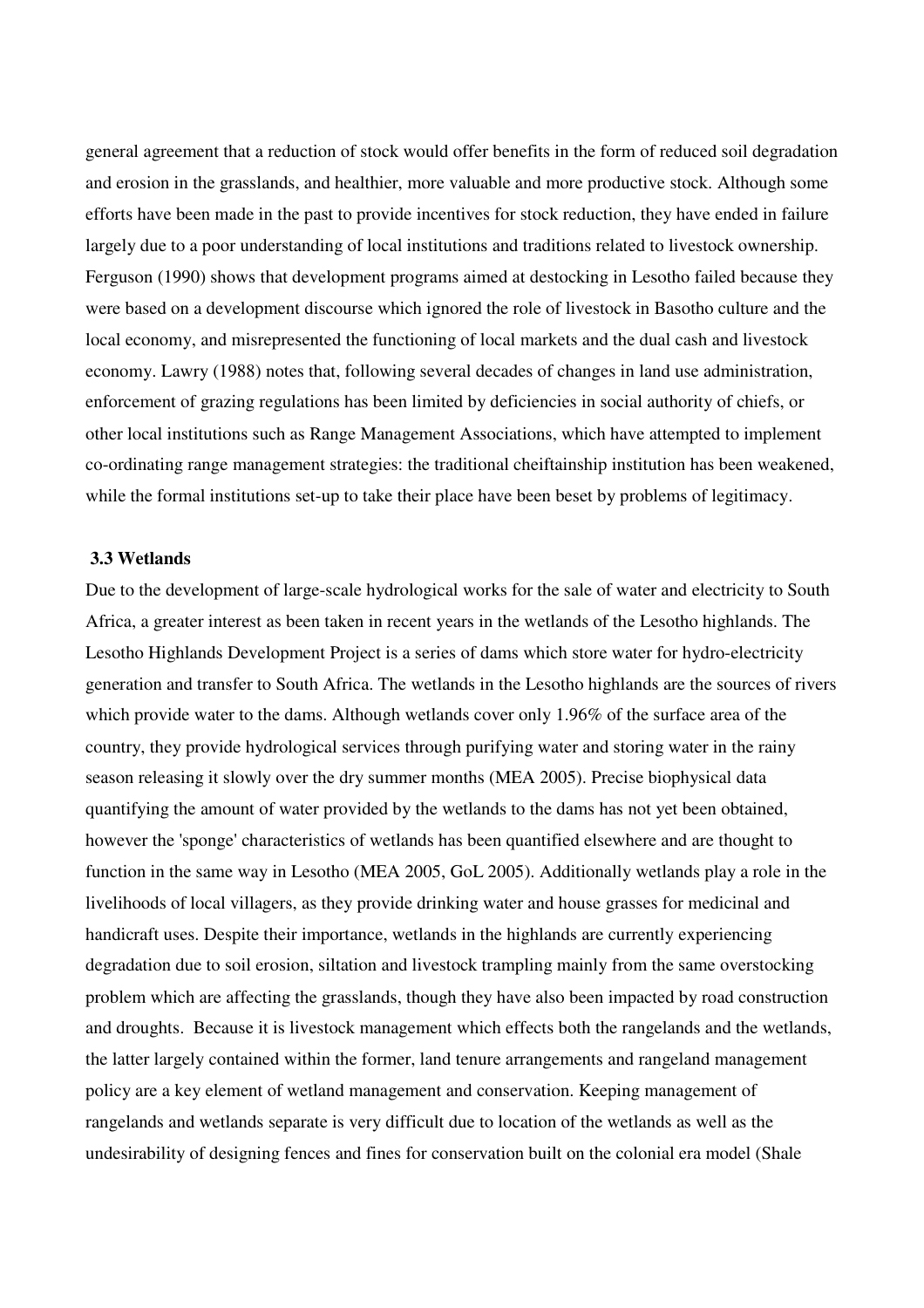#### 2005, RMD, GoL Personal Communication 2007).

#### **3.4 Land use and Natural Resource Management Policy**

Natural resource management has traditionally been the responsibility, set out in the Laws of Lerotholi, of Basotho chiefs. These customary institutions based on local practice, dating from the  $19<sup>th</sup>$  century, set out land use and grazing control in Lesotho's rangelands, granting powers to the chiefs to control the allocation of grazing areas, grant grazing permits, protect certain areas from grazing and prosecute violators of the regulations (Rohde et al 2006). These powers were exercised through the *Leboella* system, whereby a village's grazing area would be divided into three equal parts and reserved in rotation during the course of the year to allow vegetation regeneration. With Lesotho's independence in 1966 came a dissolution of the authority of the chiefs as local and village councils were given responsibilities previously under chief control. The Land Husbandry Act of 1969 repealed the Laws of Lerotholi and with them, the customary land tenure relationships which had been in place formally since 1903. This shift towards policies favoring democratic decentralisation did not continue unabated however. 1980 saw Range Management and Grazing Control Regulations reinstating chiefs in the role of grazing administration, reserving the trend towards dissolution of chieftainship authority. Subsequent formal changes further dismantled the power of chiefs however, as in 1992 village development councils were delegated the right to land allocation. The later removal of chiefs as chairs of these councils in 1994 resulted in a further erosion of the power of chieftanship over land (Turner, 2003). Most recently, the 2005 Local Government Act prioritized political decentralization by establishing community councils which formally took over all land administration and grazing responsibilities from the chiefs (GoL, 2005). The result of this formal institutional changes has been a continued existence of the customary land use system, the Leboella, however one which is beset by enforcement problems. As noted, the power of the chieftanship in enforcing rules of the Loboella has been diminished by the social and political changes described above, while local councils are often seen as not acting in a disinterested manner in their administrative role.

In addition to structural changes in authority at the local level, several rangeland initiatives have had an effect on land use in the Lesotho highlands. According to Lawry (1988), rangeland management in Lesotho in the 1980s was pursued along a dual track approach. On one hand, there has been a strategy to hand over decision making power to grazing associations. This was a strategy promoted by USAID, based on the model used of Native American Reserves in the US (Quinlan, 1990), which implemented projects emphasizing stock improvement and incentives for destocking. On the other hand, resources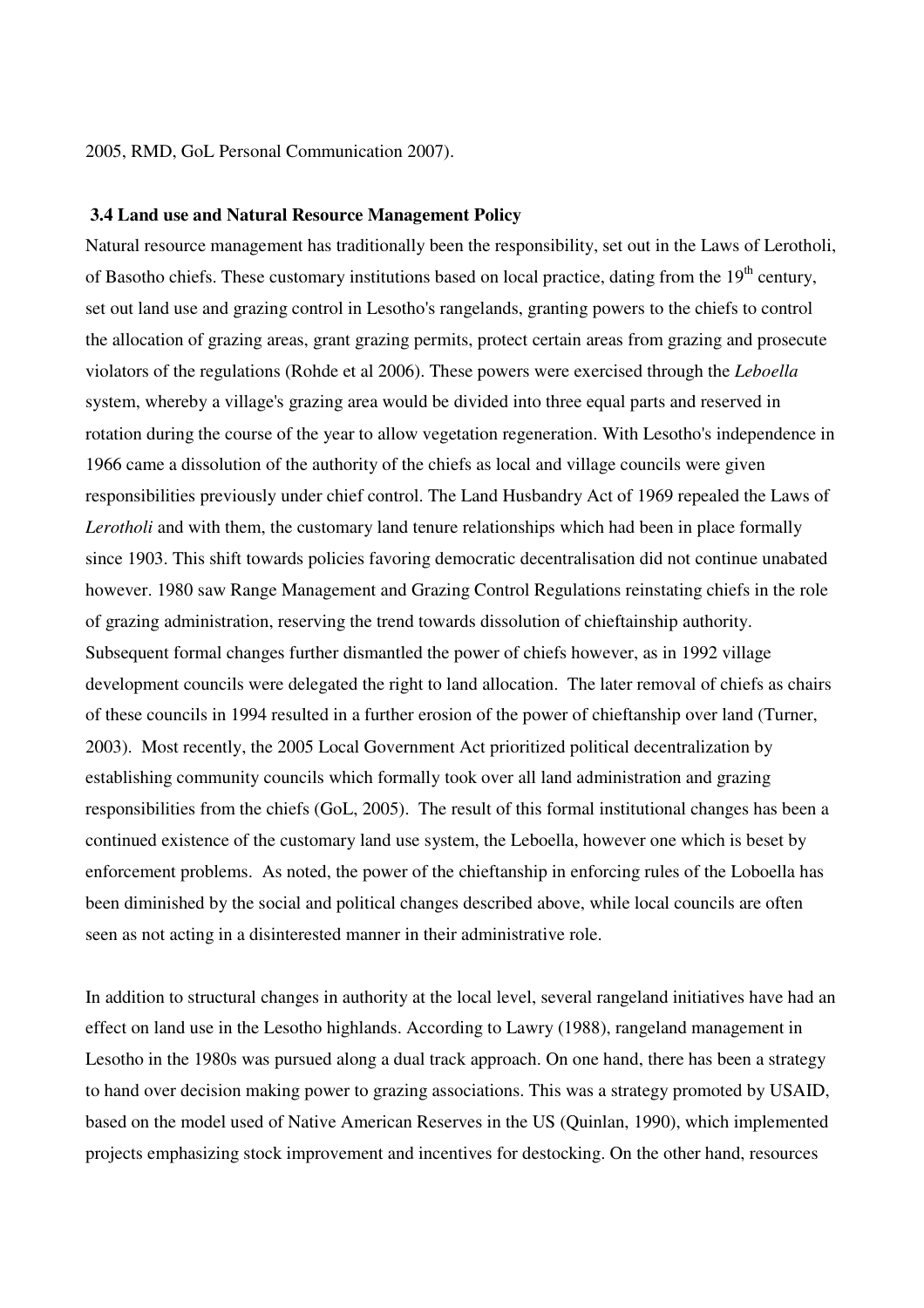were invested to build institutional capacities for better land use administration and enforcement was pursued through the local chiefs. However the chieftainship came with its own set of problems which were compounded by the periodic granting and taking away of its responsibilities. The chieftaincy now exists as a 'power stripped' institution (Shale et al, 2007), still essential for communicating with villagers but devoid of any legal authority. It should also be noted that the traditional authority of the chiefs in land use was limited to the local grazing areas surrounding the villages. The remote A and B areas were in practice common grazing areas for use by several villages, and thus subject to the 'tragedy of the commons'. The preceding discussion has illustrated the historical development of the institution of chieftanship in Lesotho. Before turning to the other strategy for land use and sustainable resource management, namely the implementation of project base Range Management Associations (RMA), we should first describe the structure of the pre-existing, or customary land use arrangements, the Loboella.

#### **3.5 The Land Use System (Leboella) and Wetlands**

The *Leboella* system divides the grazing lands into three sections. The A grazing area is found at the highest elevations and located furthest from the villages; they are grazed in the summer months from November to March. The B area is an intermediate area at lower elevations and used by livestock from April to May. The C grazing area is that area closest, or adjacent, to a village, and is utilized for livestock grazing during the cold winter months from June to October. The village chiefs have direct jurisdiction over the C grazing areas adjacent to the villages. The A and B areas, on the other hand, sometimes several days walk from a village, are shared between a group of villages forming a district. One Principle Chief, the district head, has jurisdiction over the A and B areas of the district, which could serve anywhere from 5 up to 12 villages, with stock-owners in these villages being free to graze their animals anywhere in these areas. The Principal Chief of the district determines the land that falls within the zones and sends out a message for when herds are to be moved between them. However Shale et al (2007) found that communication problems existed between Principle Chefs, herd boys and stock-owners aware of the problems in the grazing areas. As a result, livestock are often not moved between areas quickly enough, and the overstocking problem is exacerbated by overgrazing in specific areas over the course of the year. When the cattle spend long time periods in Zone A, they end up eating grasses and plants that are not nutritious and could even be dangerous for them (Mphale 2000). The village chiefs control the C grazing areas and monitor them closely. However the A and B areas are under control of the Principle Chief and as such can be accessed by many villages. Zone A covers a larger area than B and contains more wetlands. Wetlands in Zone A are said to be bigger but they dry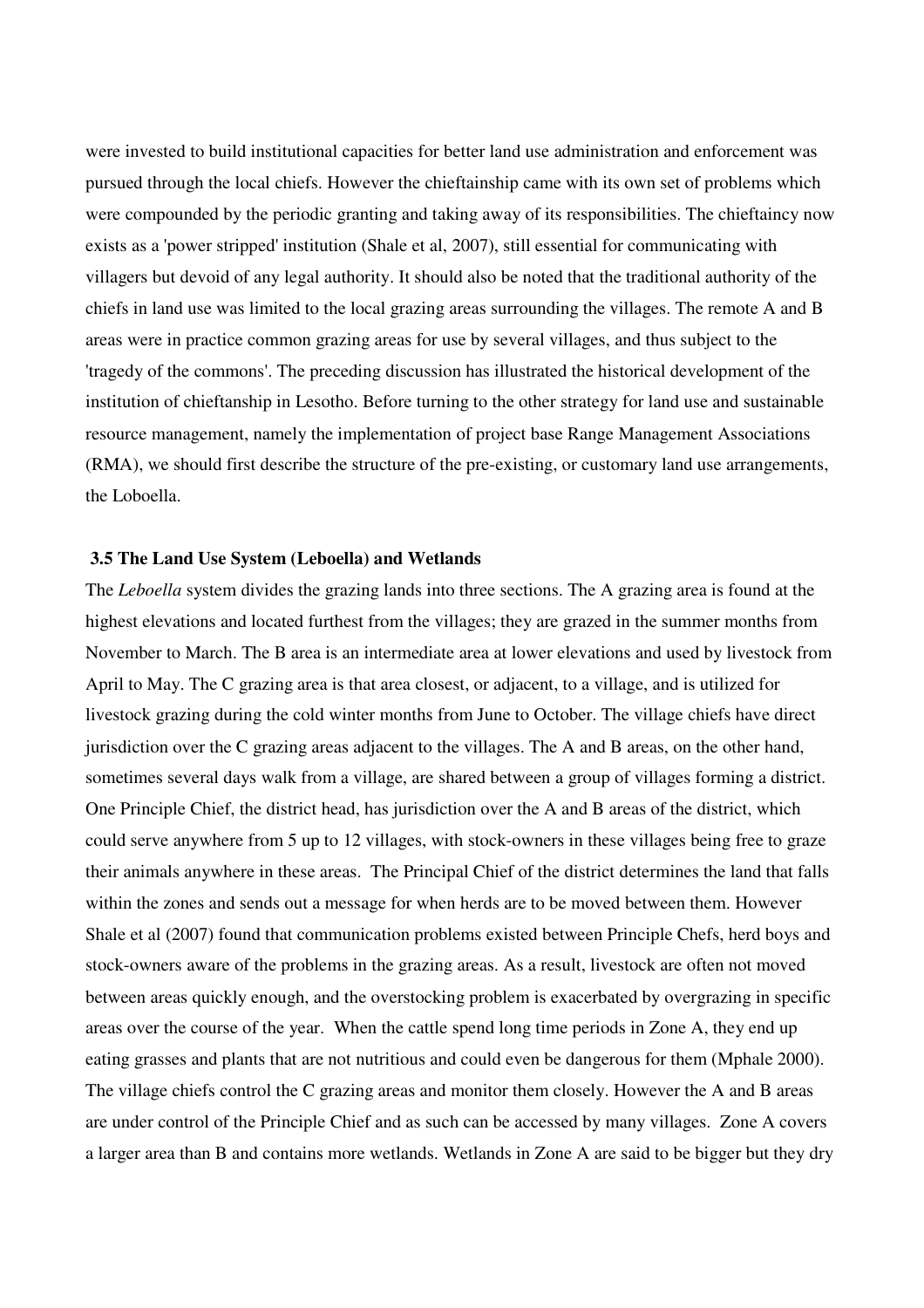up more quickly, while wetlands in Zone B very rarely dry up. The land around the wetlands in Zone A is apparently not too muddy to walk on and the grass is very nutritious. Where the land is muddier (e.g. Zone B), herd boys wait for the water in the wetlands to collect elsewhere, before allowing cattle to drink there, so that they do not get stranded. Cattle are taken by herd boys to the A area in the summer months where they stay on cattle posts often found in, or nearby, wetlands. It is these wetlands, in the 'no man's land' far from villages, lacking effective or consistent monitoring, that are suffering as a result of overgrazing and tramping from livestock (Mphale, 2000, Shale et al, 2007). Wetlands also exist in the A areas close to the villages, and are used by villagers for water supply as well as for medicinal plants and making handicrafts. However these wetlands were seen in several villages to be well maintained, and closely monitored by village chiefs (SEI, 2007). In fact, there appeared to be a rule in place for limiting cattle access to the wetlands once grasses decreased to a given level. Although institutions do exist to monitor and restrict or penalize access to the rangelands, they are the weak institutions of the chieftainship and not easily enforced. In this sense the traditional land tenure system in Lesotho exhibits properties of the 'tragedy of the commons'. Within the Leboella system, free access to the B and C areas provides little incentive for stock-owners to manage the resource sustainable or limit the number of animals they permit to graze. This can be attributed to the state of the resource, as well as the traditional lack of a land tenure arrangement and other social and political factors, noted by Lawry, which put pressure on the Leboella system. Next we look at the institutional arrangements of the Range Management Associations, the effect they have had and the current pressures they face.

#### **3.5 Range Management Associations**

Range Management Associations were favored by donors as area-based projects and seen as an effective way to deal with the overstocking problems ubiquitous in the Lesotho highlands, with the goal of promoting commercial livestock production as a means of development. The RMAs were initiated in Lesotho as part of the Livestock Policy Implementation Plan drawn up in 1990. The RMA concept is based on the belief that pastoralists over-exploit rangelands because they do not own them, and thus do not have the incentive to manage them for future use (Hardin 1968, Rohde et al 2006). By giving exclusive rights for a specific rangeland to a select group, it is believed the RMA will provide them with the incentives to sustainably manage that resource, and provide a means of economic development through the development of a commercial cattle industry (Ferguson, 1990).

The RMA are a district level agreement, administered by a Grazing Assocation committee, intended to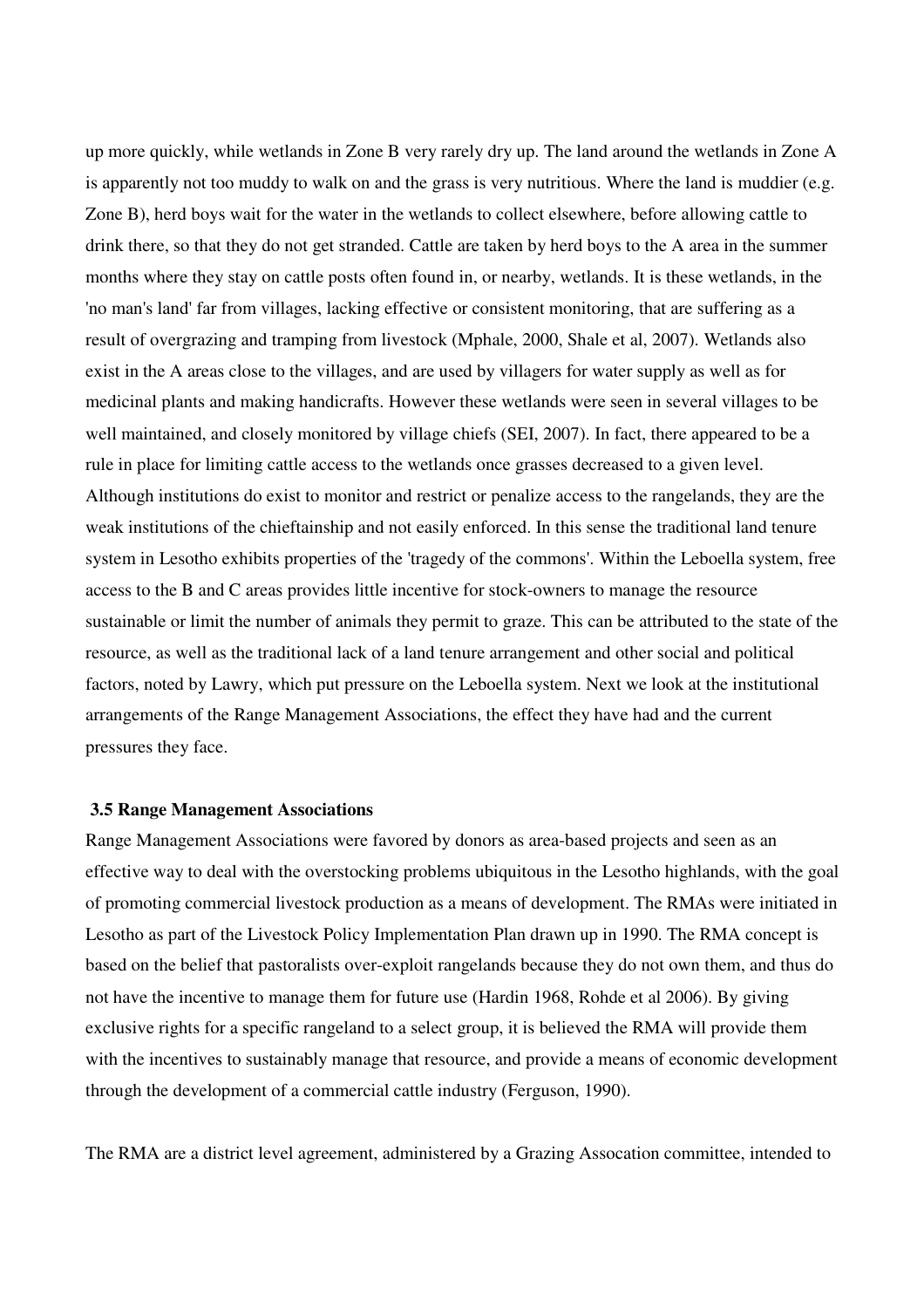allow stock-owners exclusive rights to the B and C areas for a given district provided the stock-owners comply with certain rules. Stock-owners in a given district can join an RMA, thus having access to the lands administered by the RMA, provided their animals are suitably healthy. Stock-owners must also comply with rules and decisions on grazing rotation and the number of animals permitted based on monitoring undertaken by Range Management Division officers at a given site. In additional to rules governing the number and health of stock and monitoring of the rangeland, admission to an RMA might also include the payment of a fee. Non-members are excluded from the grazing areas under jurisdiction of the RMAs and are restricted to the C areas. The RMAs are based on the following three objectives: a) improvement in range management practices through the development of a management plan b) animal improvement through stud provision and animal culling c) encourage destocking through easier access to markets and auctions (Rohde et al 2006, GoL 2007). This approach to management of the commons can be seen as one side of the privatisation versus adaptation debate, where property rights are created and granted to select individuals in the RMAs to ensure better management of the resource.

RMAs exist in many parts of the highlands, although there have been pressures leading to stagnation or decline in their membership. The heterogeneity of livelihood strategies within villages is one factor leading to different incentives for joining RMAs. While a very high percentage (84%) of Basotho own livestock, far less (16%) list it as their principle source of income (Sechaba, 2003). Mine remittances, and agriculture also play roles to varying degrees in village livelihoods. Those households who rely mainly on remittances are less likely to adhere to the fodder and herding rules of the RMAs. These households are not likely to own cattle-posts, thus adhering to the RMA's rules would impose costs in terms of fodder and arranging cattle-post sharing. Because of such dynamics the problem of controlling stock numbers is a dilemma of creating co-ordinated, common behavior amongst actors facing different incentives. However, as Lawry puts it, when these costs are not overwhelmingly high, 'the policy problem then shifts to that of the viability of the grazing association in managing grazing, including enforcing rules, apart from any active involvement by government authorities.'

The legal status of the RMAs is not clearly defined as Lesotho's Local Government Act of 2005 grants land administration authority to the village and district councils. The rights of RMAs have been challenged in court as a result (GoL 2007). The executive committee of the Grazing Associations includes a village chief, however in the absence of legal authority, these committees have difficulties in obtaining the social authority to enforce rangeland management. This is attributed by a number of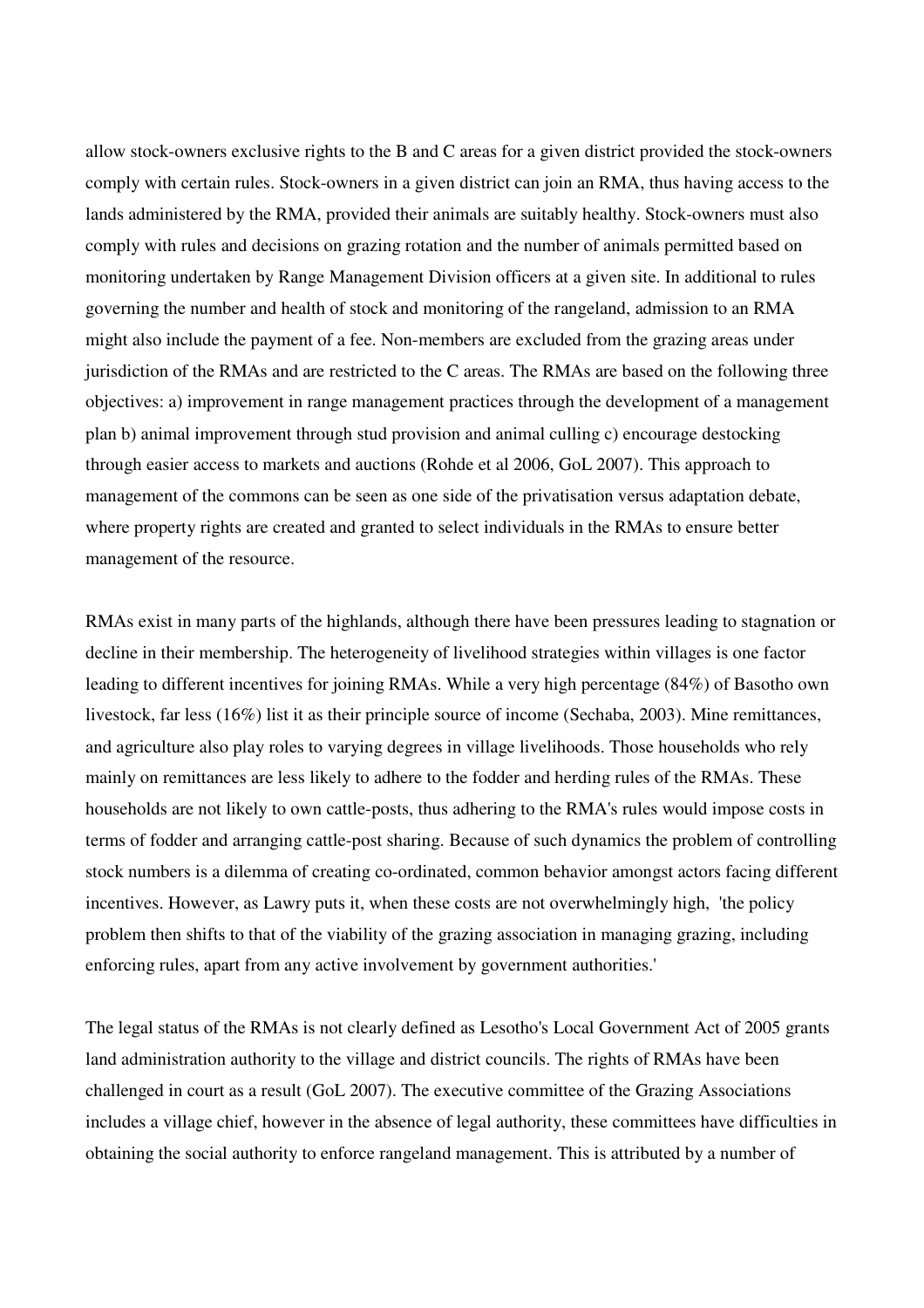sources to a lack of trust in the committees to carry out enforcement in an even-handed and disinterested way (Rohde, Lawry, Ferguson, GoL). The committees are usually made up of large stockholders and they are seen as being subject to self-interested and political infighting. Additionally, there is a lack of a strong tradition of local natural resource management as historically the chiefs have only ever limited access to the A areas. The lack of legal authority compounds the problem of enforcement (GoL 2007).

Ferguson (1990) analyses the implementation of a CIDA led livestock project in the Thaba-Tseka district, while Lawry (1988) looks at another RMA focused project at Sehlabathebe in Qacha's Nek district in eastern Lesotho. Although the organisations have not functioned without problems there have been some positive results. Mphale (2000) investigates grassland productivity and quality at three sites, comparing grasses in A, B and C areas in districts with an RMA with grasses in areas without an RMA. Those including the presence of an RMA show significantly better results. Despite these better results Rohde et al (2006) note a continuing decline in RMA membership numbers, which is attributed to conflicts and animosity between RMA and non-RMA livestock owners, the large distances and lack of communication between RMA villages and headquarters, and complaints from the RMA members about lack of disclosure by the committee members of the associations financial situation. Also because the RMAs have appropriated the A areas, relations have been strained with the chiefs who formally managed these areas. The RMAs have been put under pressure by conflict with non-members who see the appropriation of land traditional held communally as unfair. This had lead to conflicts and acts of sabotage such as rangeland burning, trespassing and vandalizing of fences (Rohde et al 2006, GoL 2007). Further, the enforcement of the range management plan by RMAs through the impounding of animals and imposition of trespassing finds, has been rendered more difficult by Lesotho's decentralisation process.

The RMA have not come close to meeting there goal of promoting destocking through the development of a market economy on communal rangeland. Ferguson argues that this is because development projects have not taken into account the dual economy of cash and livestock which exists in Lesotho. He shows that livestock are not exchanged at 'market value' by Basotho males except under desperate circumstances, because of the role they play in preserving male wealth. Rohde et at (2006) come to similar conclusions regarding livestock-cash exchanges, noting that 'the RMA model does not take into account the fact that rural populations strive to maintain flexible systems of livestock production that effectively meet income, savings, and cultural needs and provide for a diversity of products.' It is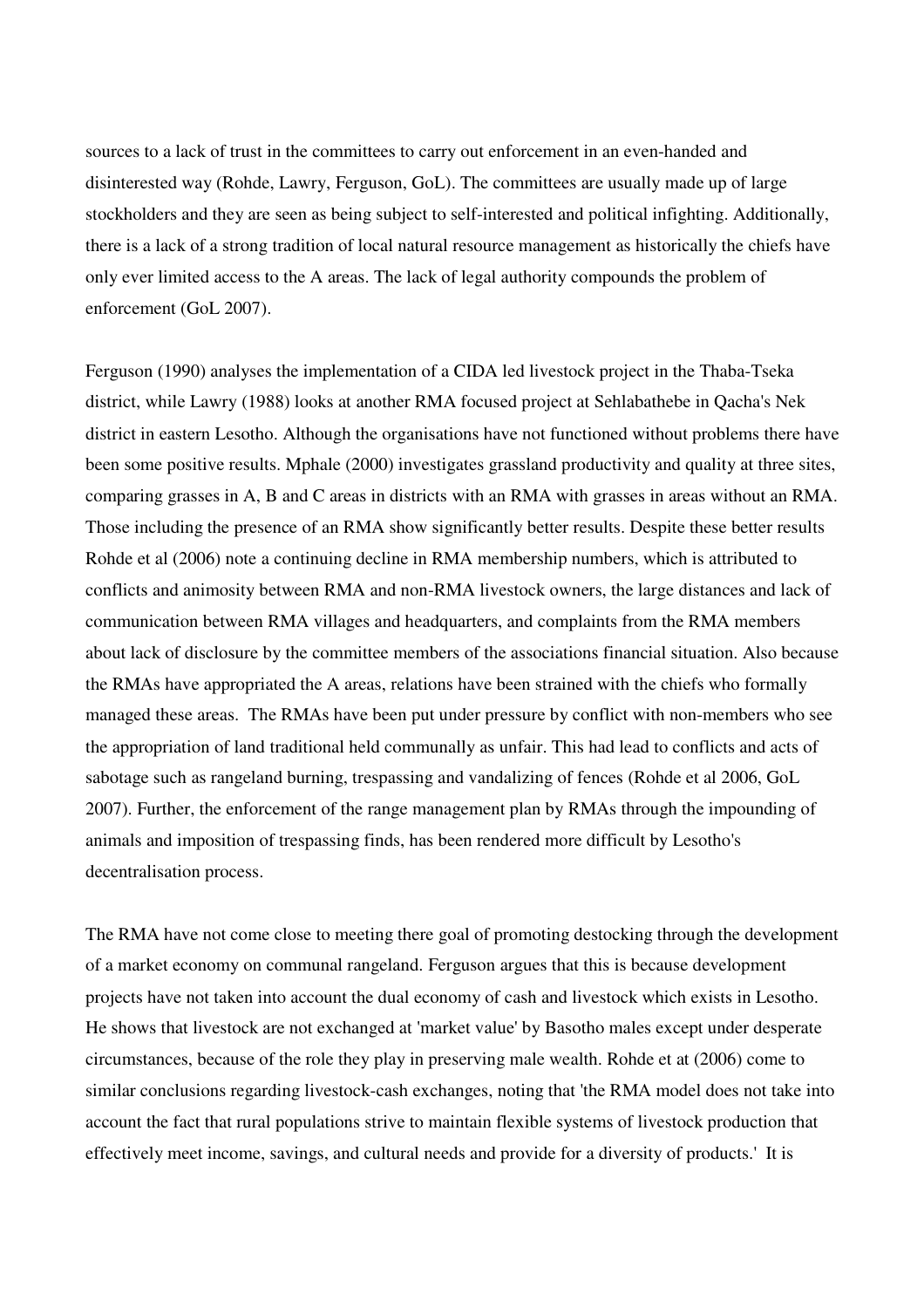apparent that commercial livestock sale has not developed in Lesotho as expected by development projects because of the roles livestock play in storing wealth and contributing to communal life in the villages.

**3.6 The Actors**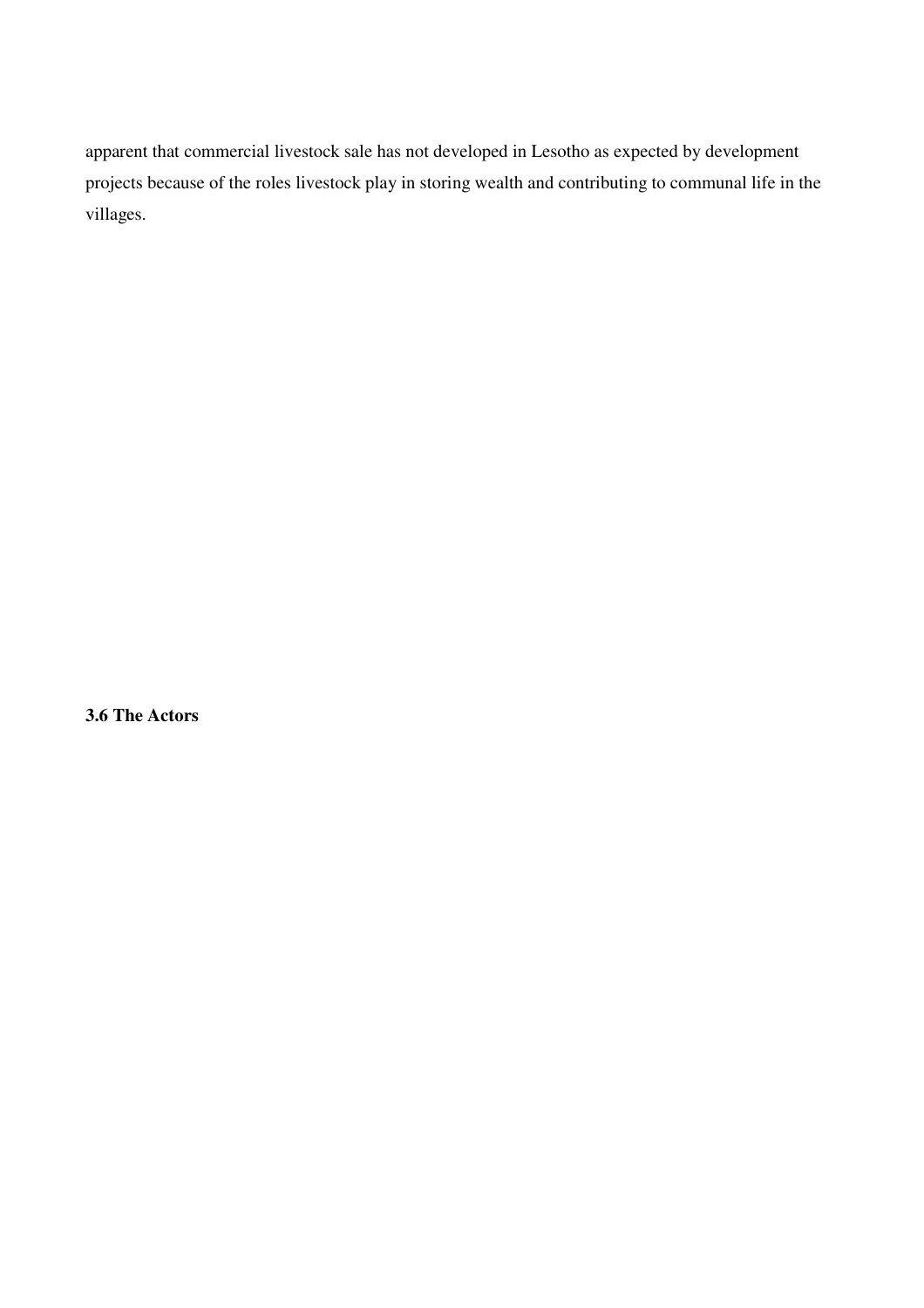

## Lesotho Highlands Wetlands Governance

Wetlands management in Lesotho involves a number of actors at a different scales, extracting different uses from the resource. Local level users see limited importance in wetlands, though the do provide some grazing and medicinal benefits. Government departments and the Lesotho Highlands Development Authority, on the other hand, value wetlands for the water they provide. This is true up to the basin level of the Orange-Senqu River Commission (ORASECOM), and several international donors.

# **4 Discussion and Results:**

Applying the IAD to this situation, or regime, and how it will be impacted by climate change, allows insight into the difference between adapting to a specific future or to a a range of futures and uncertain.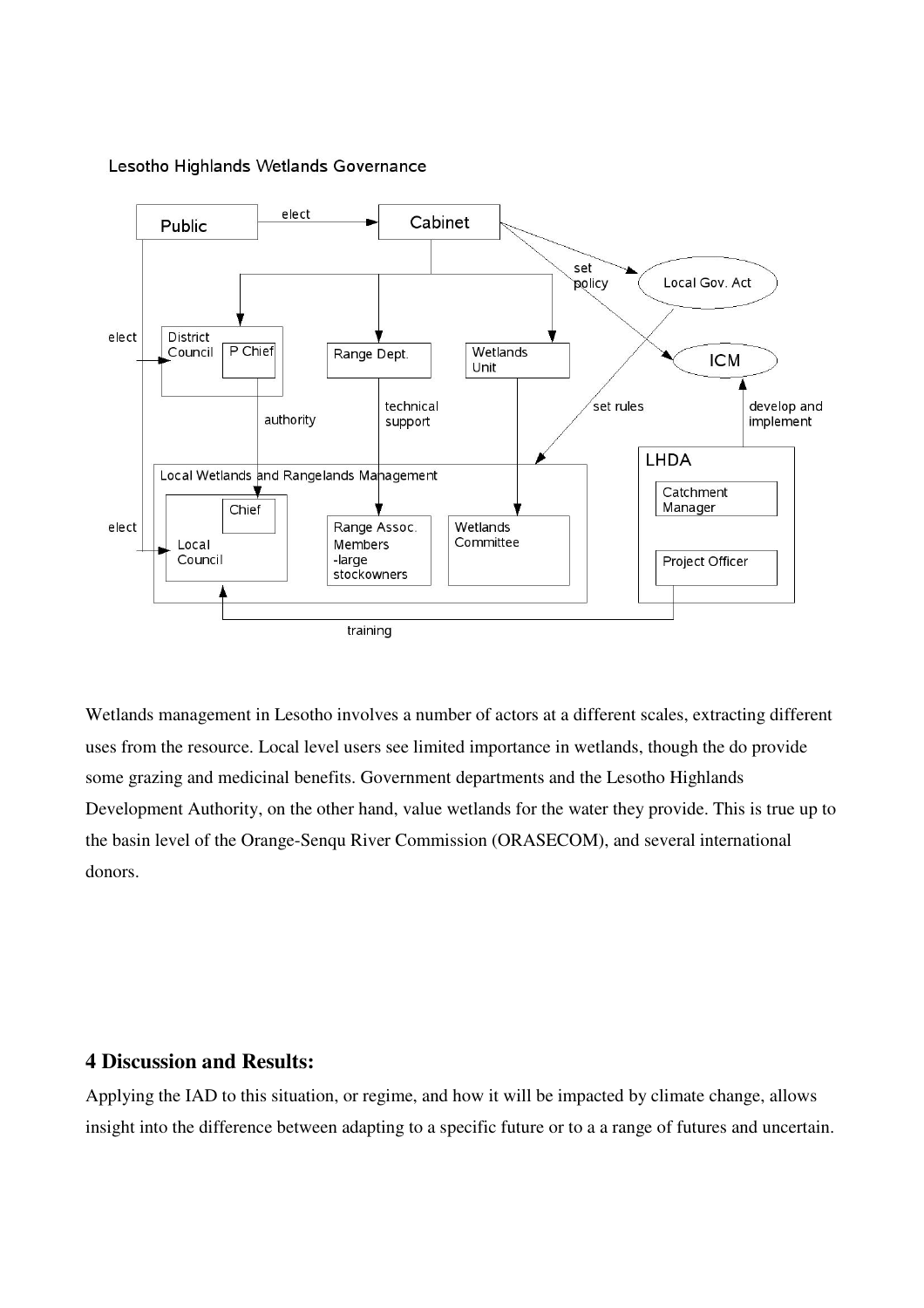In other words, with in the IAD framework, we can make clear what is meant by trading off efficiency versus diversity, or factors leading to resilience. Mapping the case out illustrates which elements of the system might be considered 'generically adaptive'. Similarly, we arrive at an indication of which social conflicts are barriers to either a specific policy, or even to generic adaptive capacity. It will be interesting to observe whether a given conflict is a barrier to only a specific set of policies, or whether it effects generic adaptive capacity more generally.

A main result of the analysis is to point to future research questions, including which changes could be made in order to resolve the conflicts identified, and which actors may drive them. By identifying possible institutional adaptations as solutions to conflicts posed by climate change, we raise some interesting questions for further research. In cases where institutional adaptation requires abandoning traditional and cultural institutions can we develop a method of compensation that would give 'fair' outcomes? In these same circumstances, is there a method of decision making in adaptation that can insure 'fair' procedures?

## **References:**

Adger, N., 2006. Vulnerability. Global Environmental Change, 16(3), 268–281.

Agrawal, Arun. 2001. "Common Property Institutions and Sustainable Governance of Resources" in *World Development* 29(10): 1649-1672.

Burton, I., S. Huq, B. Lim, O. Pilifosova and E. L. Schipper, 2002. From impact assessment to adaptation priorities: the shaping of adaptation policy. Climate Policy, 2, 145–159.

Fuessel, H. M. and R. Klein, 2006. Climate change vulnerability assessments: An evolution of conceptual thinking. Climatic Change, 75(3), 301–329.

Gallopin, G., 2006. Linkages between vulnerability, resilience, and adaptive capacity. Global Environmental Change, 16(3), 293–303.

Hinkel, J. and R. Klein, 2007. Integrating knowledge for assessing coastal vulnerability. In: Fadden, L. M., R. J. Nicholls and E. Penning-Rowsell (eds.), Managing Coastal Vulnerability, Earthscan.

Ionescu, C., R. Klein, K. K. Kumar, J. Hinkel and R. Klein, 2005. Towards a formal framework of vulnerability to climate change. NEWATER Working Paper 2 and FAVAIA Working Paper 1, Potsdam Institute for Climate Impact Research, Potsdam, Germany.